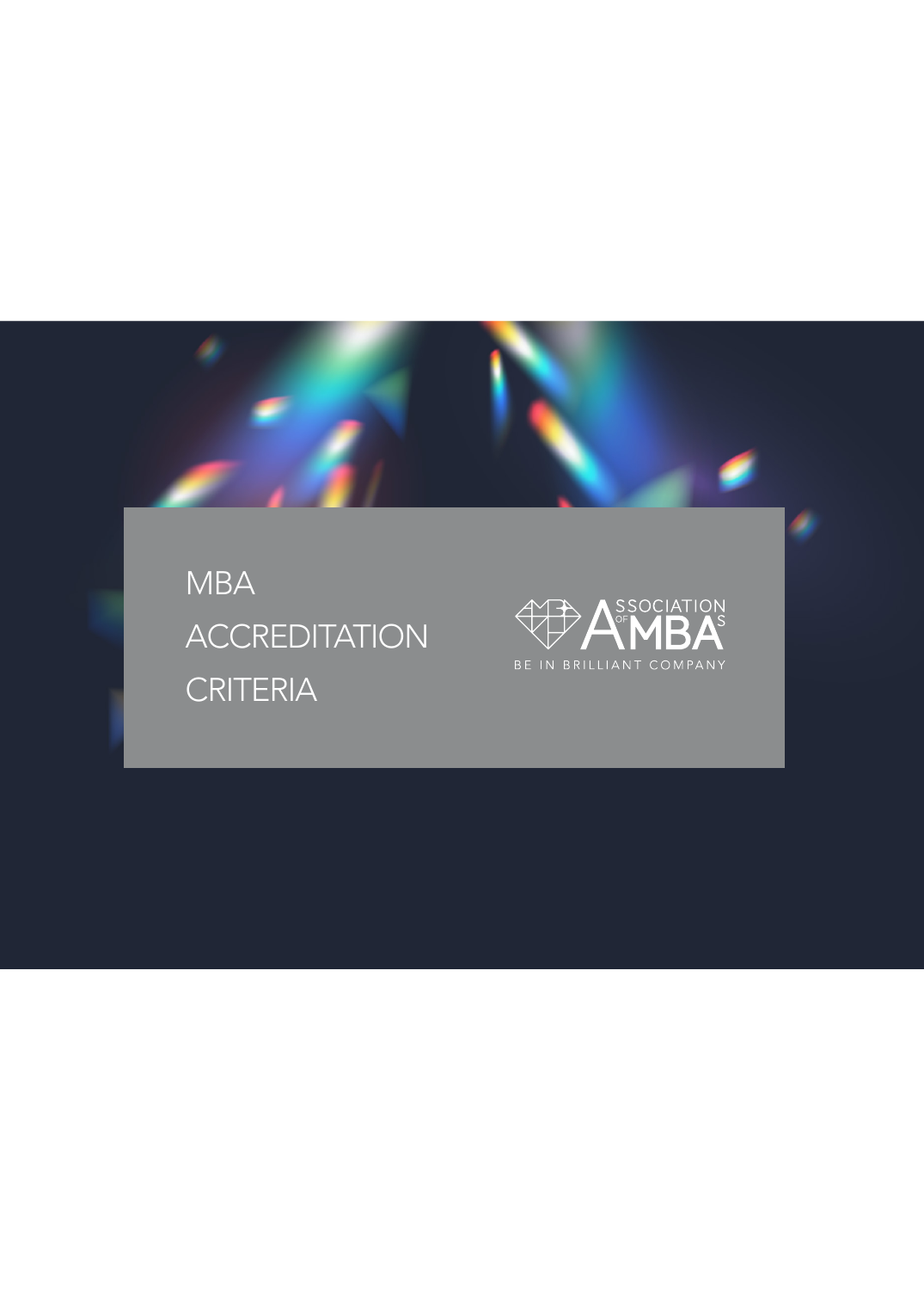# **Contents**

| Preamble                      | 3  |
|-------------------------------|----|
| MBA Definition   Attributes   | 4  |
| Framework and Eligibility     | 5  |
| The MBA Portfolio             | 6  |
| The Institution               | 7  |
| The Student Cohort Experience | 10 |
| MBA Design, Curriculum        |    |
| and Assessment                | 12 |
| Impact                        | 17 |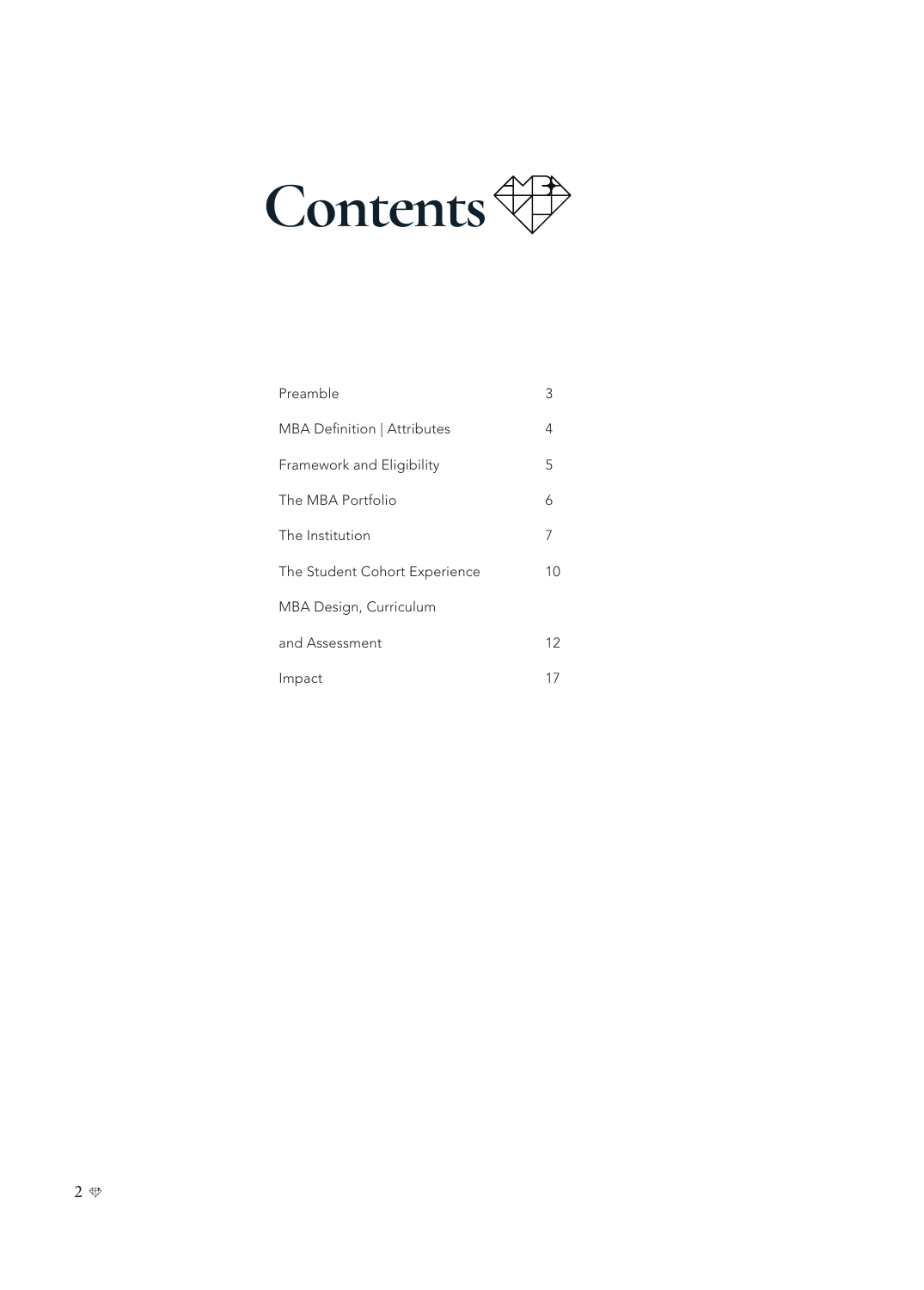## **PREAMBLE**

Since its inception, AMBA's mission has been to promote and protect postgraduate management education internationally, and to support the MBA's stature as the flagship programme at this level.

AMBA aims to encourage students to enrol on high-quality international programmes in reputable Institutions (usually Business Schools or equivalent). It also aims to encourage employers to recruit from these Schools.

AMBA's accreditation scheme is designed to provide a quality assurance and quality enhancement mechanism for Institutions and MBA programmes worldwide that ensures the value of this qualification for prospective students, graduates, employers and society. With so many competing programmes, accreditation informs prospective students and employers about Institutions and programmes that meet AMBA's international quality standards.

AMBA accreditation is holistic in nature – its criteria are used as a benchmark for assessing the overall quality of an Institution and its MBA programmes. Accreditation assessments seek to balance the requirements for comparable international standards with the need to recognise local legislative and cultural differences. In particular, where the extensive, two-year, full-time format of the MBA qualification is the prevailing norm there may be some acceptable deviations from criteria. AMBA will not necessarily rule out for consideration any such deviations where the Business School and its MBA programmes are of genuine international quality, with career outcomes demonstrably equivalent to those seen at other accredited Institutions.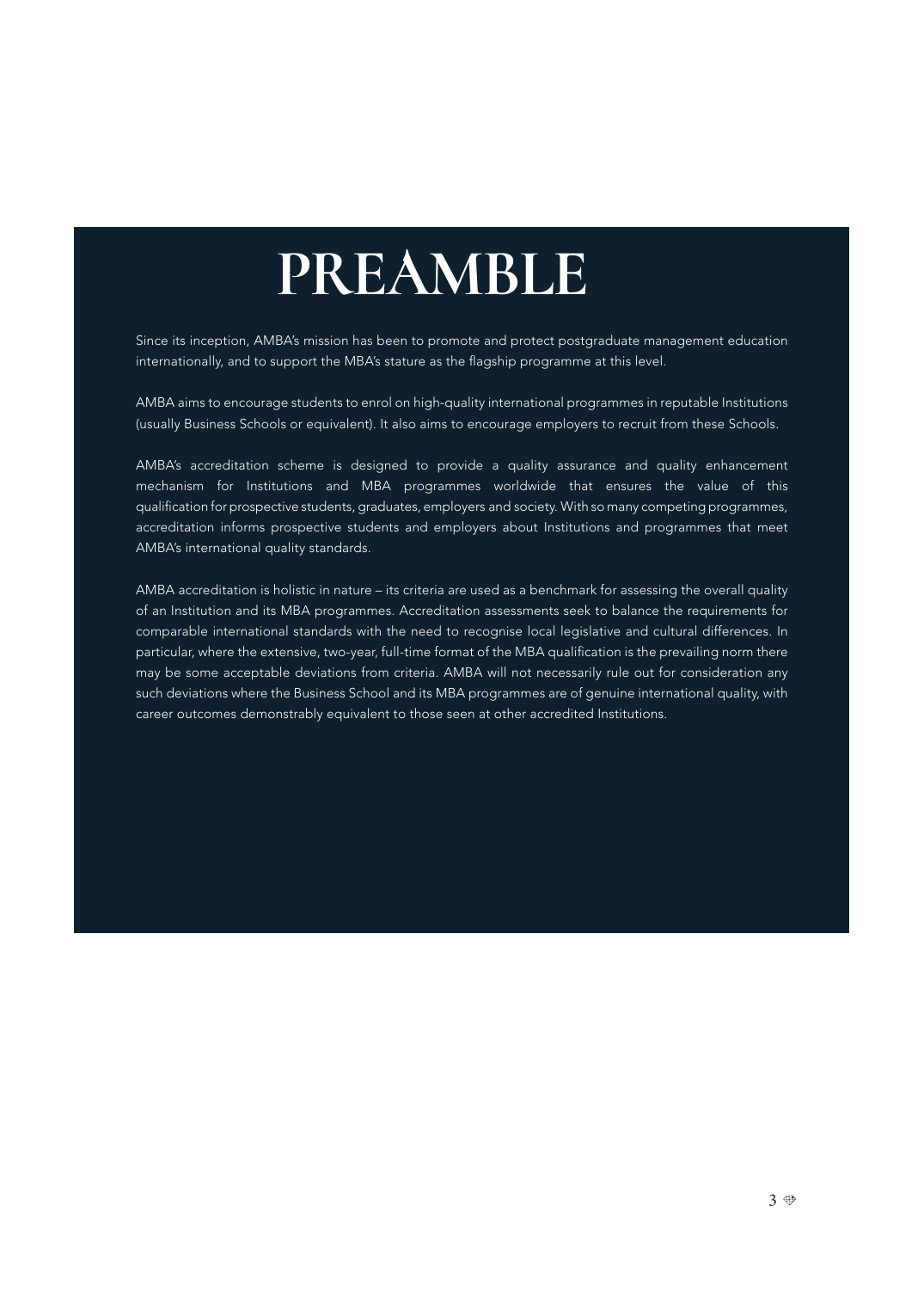## **MBA Definition**

The MBA is a unique learning experience, leading to a generalist, postgraduate, post-experience degree, delivered in a highly collaborative environment in a range of modes that lie on a spectrum from fully online to fully post-experience degree, delivered in a highly collaborative environment in a range of modes that lie on a spectrum from fully online to fully face-to-face. It is designed to develop holistic, innovative and responsible leaders who will have a positive impact on organisations and society, through the enhancement of knowledge, skills and values required to succeed in global, complex, ambiguous and diverse environments.

## **Attributes**

- Have a positive impact on themselves, organisations, and society (in the broadest sense) for the benefit of all stakeholders
- Understand and respond through sound business practices to the challenges facing the planet (environment, climate change, global warming, social cohesion)
- Lead themselves and others in the achievement of organisational goals within the context of sustainable development, contributing effectively to a diverse and inclusive environment
- Think critically and make decisions with integrity based on complex information, understanding the overall impact of managerial decision-making
- Understand organisations and their stakeholders, and have an awareness of public policy and the regulatory environment
- Integrate functional knowledge and apply strategic management skills at a senior level in changing business environments
- Operate effectively and respectfully in cross-cultural settings
- Enhance their careers and commitment to lifelong learning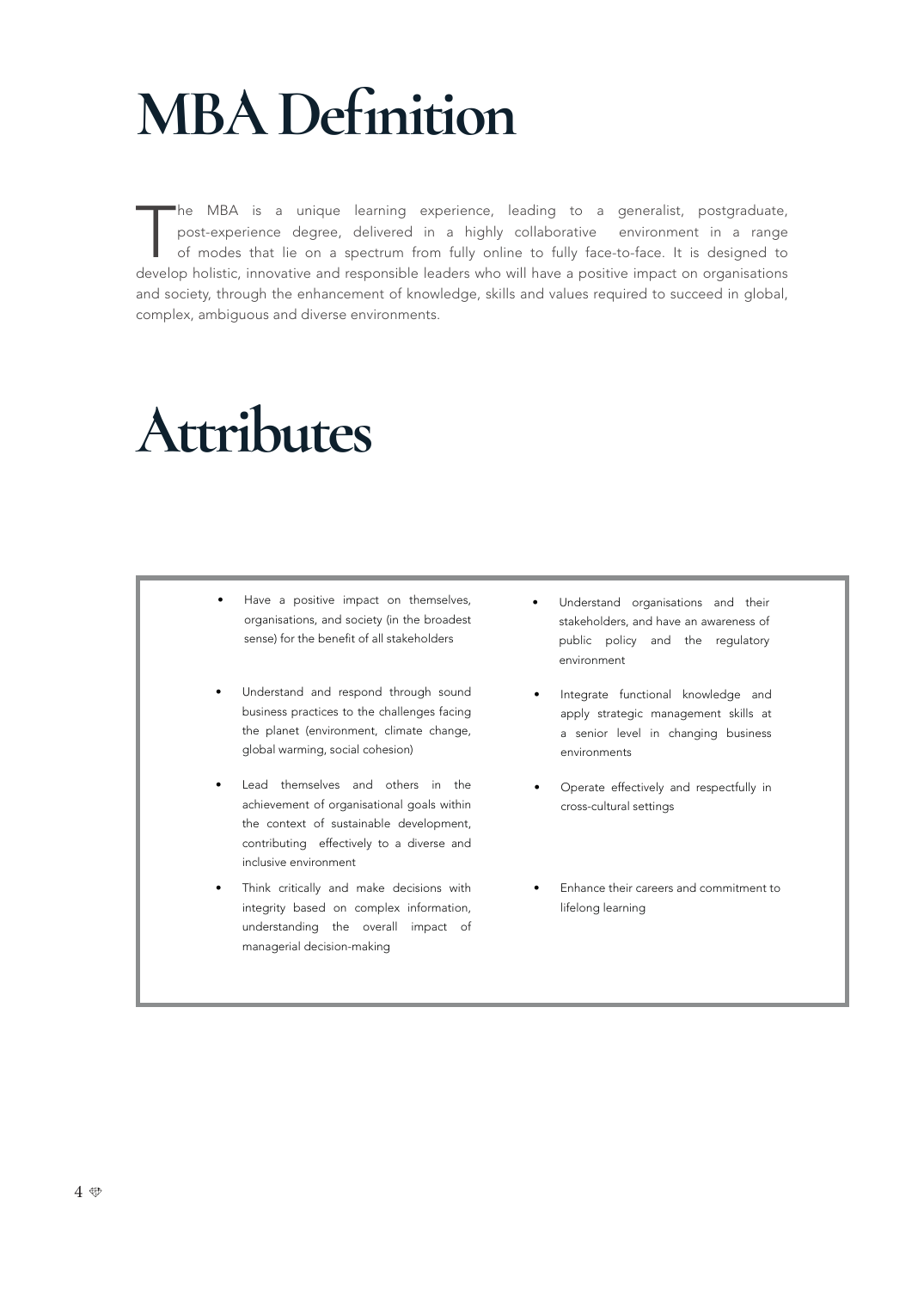# **Framework and Eligibility**

his document sets out the criteria for MBA programme accreditation. While setting the standards that accredited provision is expected to meet, these criteria are not intende to be so prescriptive as to stifle innovation or to preclude other measures by which quality may be assessed.

At the core of the accreditation scheme is full recognition of the autonomy of individual degree-awarding Institutions to offer MBA programmes and of the need for individuals and employers to have an internationally recognised accreditation process based on an external and peer review of MBA provision.

Accreditation assesses the current standards of postgraduate management education offered at an Institution while promoting a developmental philosophy and a commitment to continuous improvement and quality enhancement. Institutions gaining accreditation are expected to maintain and demonstrate this commitment to regular improvement within their own programmes over the duration of each accreditation period.

Assessors will base their recommendation on the overall context of the MBA provision under assessment, taking into account the quality of the Institution offering the MBA.

To be eligible for accreditation, an Institution should have been graduating MBA students for a minimum of three years. Only one programme needs to meet this requirement and any additional or new programmes should be submitted as part of the portfolio. As an assurance of continuity and the sustainability of quality provision, an Institution and its MBA provision will have conformed to the majority of AMBA's accreditation criteria for a minimum period of three years prior to its first assessment.

Accreditation may be removed at any time if there are significant infringements of the accreditation criteria, or if other issues arise at the Institution which may bring AMBA into disrepute.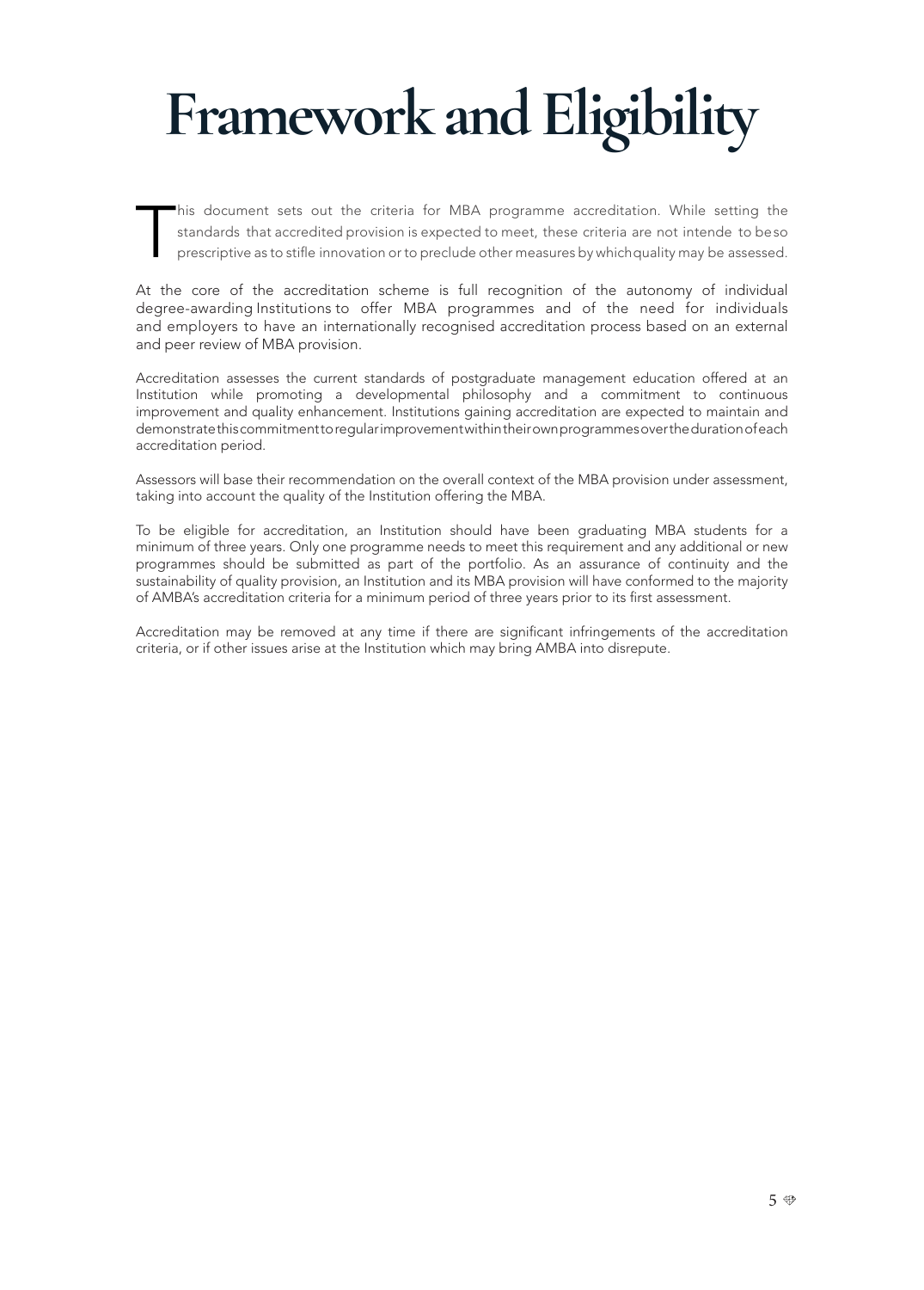## **The MBA Portfolio**

In Institution's MBA provision in its entirety should be tabled for assessment and meet the accreditation criteria. This includes any programmes that are offered and awarded which bear the name 'MBA'. All MBAs in the portf accreditation criteria. This includes any programmes that are offered and awarded which bear the name 'MBA'. All MBAs in the portfolio should meet the criteria below, albeit with potentially different emphases when considering the target market for each individual programme. The School is responsible for fully identifying and communicating its MBA portfolio to AMBA, as well as to other stakeholders.

Portfolio assessment will include all programmes delivered at the Institution, outreach programmes, franchises, and programmes delivered in conjunction with partner Institutions. Programmes offered at multiple campuses should each undergo an on-site assessment to ensure an equivalence of experience for students at each site. All Institutions involved in the delivery of collaborative provision should normally expect an on-site assessment visit to assess the quality and equivalence of experience offered on the collaborative programmes in question, and partner Institutions with unaccredited MBA provision will be expected to apply for accreditation within the current review cycle of the multi-centre programme.

The awarding Institution should assume full responsibility for the quality of collaborative delivery and is expected to make the initial application for AMBA accreditation.

Where an MBA programme is to be awarded jointly by more than one Institution, one (accredited) Institution is to be designated as the lead provider and will be responsible for delivery by the partner Institution(s). This also applies to programmes which allow students to undertake exchanges or modules delivered by other Institutions.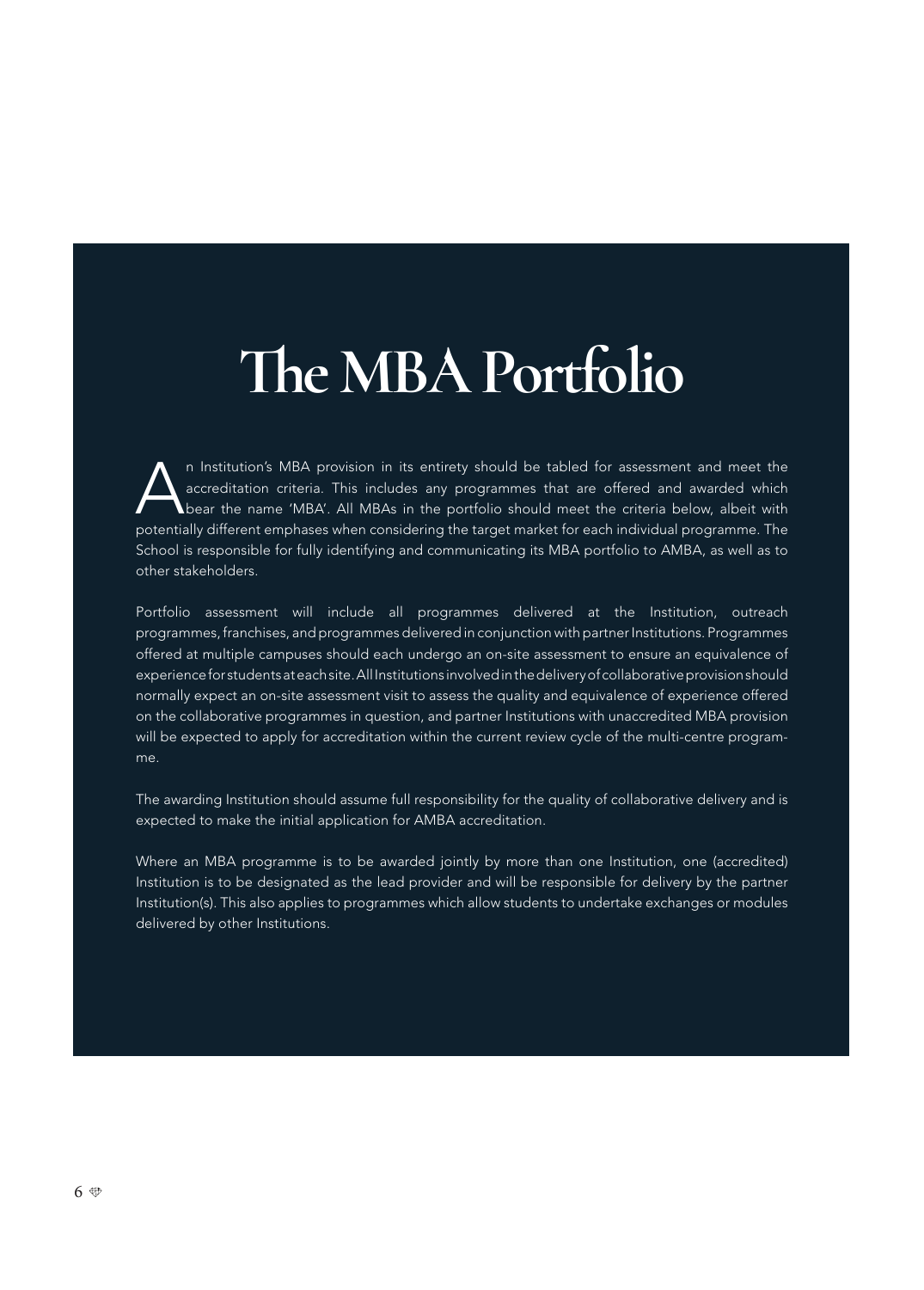The Institution offering an MBA should be sustainable, financially viable, and committed to quality and continuous improvement. It should possess a distinctive market identity which provides the basis for a high-quality and successful MBA portfolio. Its faculty should provide sufficient and balanced expertise in teaching, research and consultancy to guide the MBA learning experience in a cohesive and integrated way.

1.1 The assessment of MBA provision will take account of the Institution offering the programmes. The Institution is generally expected to be the Business School, or equivalent unit, that offers degree programmes, including the MBA portfolio. Institutions offering accredited MBA programmes should have:

(i) an appropriate mission, explicitly expressed and regularly reviewed, which reflects its key strengths and underpins the design of its MBA portfolio;

(ii) a well-defined, credible and coherent strategy, realistically reflecting its resources and constraints as well as its stated mission, with specific reference to the MBA;

(iii) an effective and integrated organisation for the management and leadership of activities, with a significant degree of autonomy and control over its future;

(iv) a commitment to sustainability, good governance and continuous improvement which impacts on the MBA, underpinned by well-defined and implemented policies. The Institution should be able to demonstrate satisfactory outcomes from its own internal, national, and possibly international, audit processes, and should provide evidence that it has responded successfully to any recommendations resulting from these processes;

(v) market legitimacy, secured financial viability and institutional continuity;

(vi) a discrete identity and an appropriate degree of autonomy (e.g., from the wider 'parent body' university) for decision-making on issues, such as strategic development and resourcing with respect to educational provision and management of educational resources, particularly with regards to the MBA;

(vii) identified its target population and have a developed sense of the market for its products, understanding the particular nuances required for an MBA;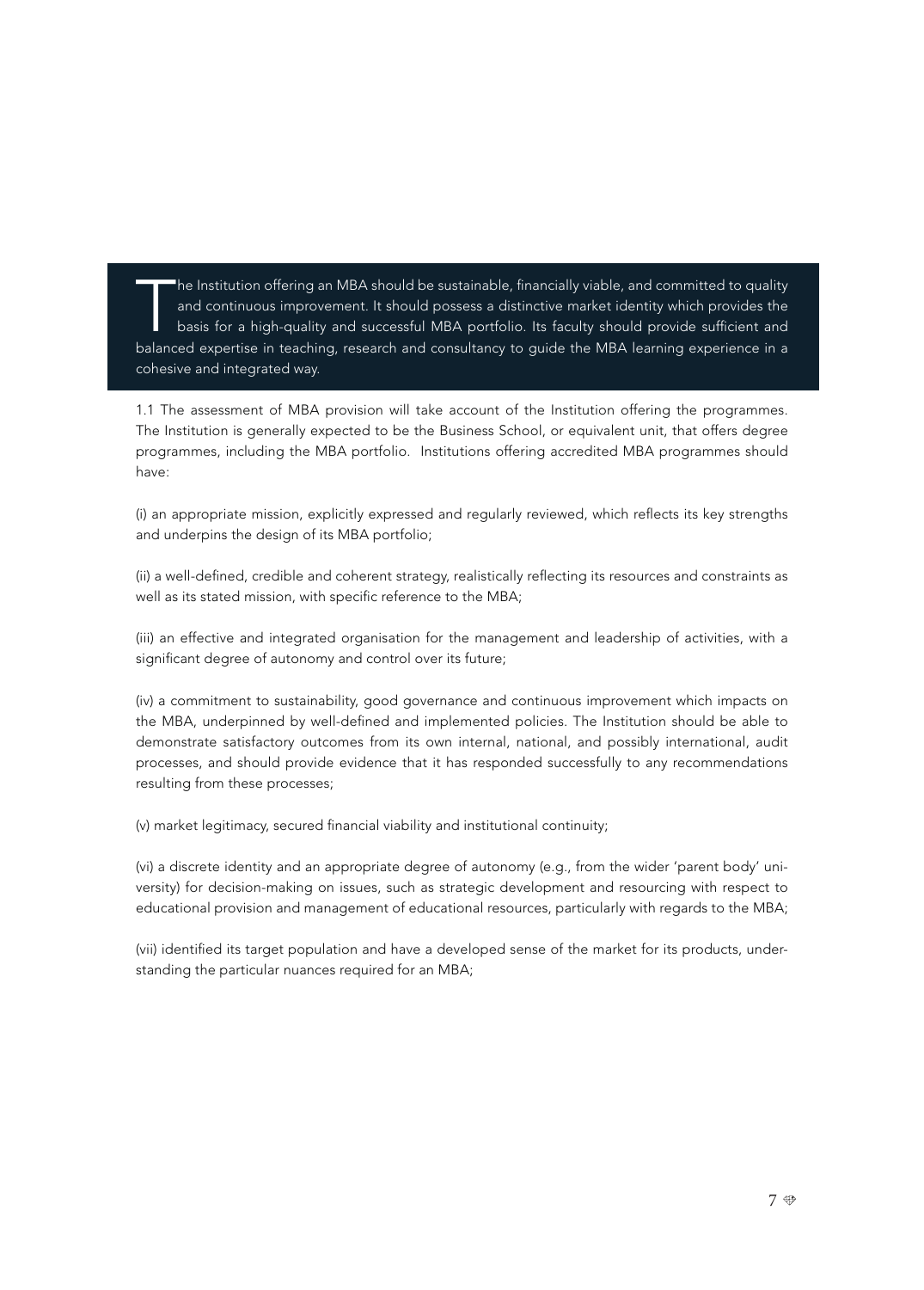(viii) A clearly articulated and effective policy with regards to its relations with the organisational and managerial world, with demonstrable impact on the MBA, including means of regular access to employer opinion and a well-developed customer orientation. Executive education activity is expected as a means of enhancing the relationship between academia and business, and as something that will benefit MBA teaching;

(ix) A clearly articulated strategy for partnerships with other academic Institutions, which enhances a range of opportunities for the benefit of the MBA portfolio.

1.2 Institutions should demonstrate that the level of overall resourcing is appropriate for postgraduate/ post-experience students, which may include exclusive MBA facilities. Library, computing and research facilities should be of a high standard and should be accessible, at least electronically, outside normal working hours and at weekends. Access to industry-standard hardware and software is important, as is the availability of business databases and literature search facilities. Sufficient resources should be dedicated to innovation, and to the improvement and development of the MBA.

1.3 In order to provide suitably resourced and high-quality faculty available for the MBA, it is expected that the Institution will have an explicit, mission-led faculty strategy as well as an efficient organisational structure.

1.4 The MBA teaching faculty should be of a size which can, with regards to the overall supervision and number of participants, fully resource the Institution's MBA provision to the required standard for which accreditation is being sought.

1.5 The Institution should have a thorough and inclusive faculty development and recruitment policy to ensure that staff are suitably diverse, innovative, reflect the institution's commitment to continuous improvement and continue to meet high standards.

1.6 Faculty teaching at MBA level should be appropriately qualified and credible. Therefore, at least 75% of the Institution's teaching staff should have a relevant postgraduate degree. It is expected that the majority of faculty will hold a doctorate. The institution should also be able to provide relevant evidence of the quality of teaching from within its faculty, and that those teaching on the MBA possess the highest teaching standards. The Institution should demonstrate that high-quality faculty are selected for the MBA in a balanced manner.

1.7 Faculty teaching at MBA level should be credibly balanced in terms of diversity. There is an expectation that faculty development and recruitment plans include mechanisms to measure diversity and respond appropriately where necessary.

1.8 The Institution should be able to demonstrate high levels of quality across its faculty as evidenced by relevant management research, scholarship and consultancy. The majority of the MBA teaching team should be actively involved in all three activities, and the Institution should be able to demonstrate that there are effective mechanisms by which results from research, consultancy and contact with the corporate world are regularly incorporated into its MBA provision.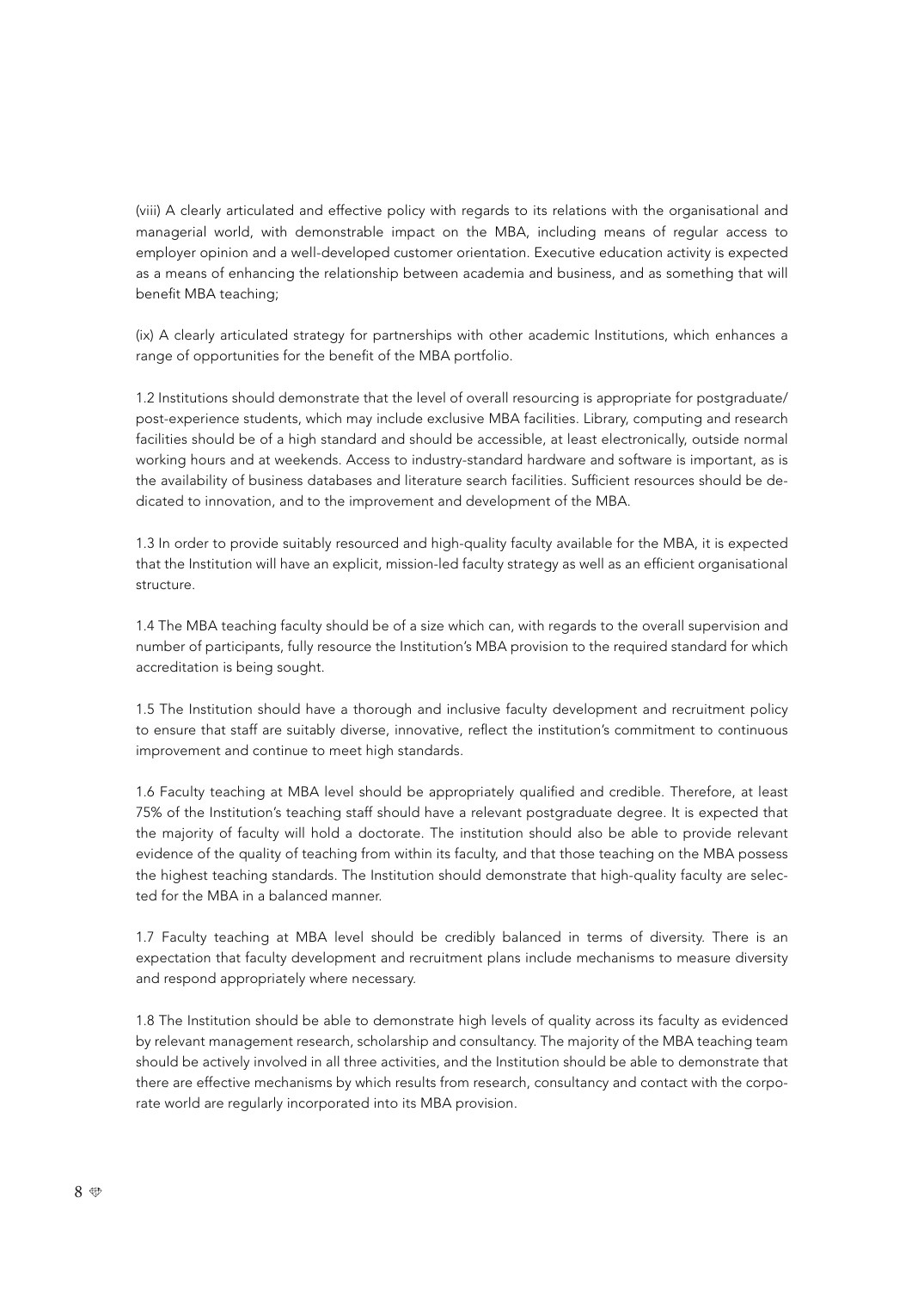1.9 To ensure that MBA learning is cutting-edge and innovative, research quality should be of a high standard in some areas of activity and show evidence of an international dimension. It is expected that a significant proportion of research output is relevant and demonstrably contributes to organisations and society, in line with the School's mission and definition of impact.

1.10 The Institution should formally address the issues of collegiality and integration of staff into the total teaching and learning environment of the School, including part-time faculty, faculty from another part of the Institution, staff from other Institutions, and practitioners. All members of the MBA teaching team, irrespective of origin, should be fully integrated and subject to the Institution's quality assurance policy.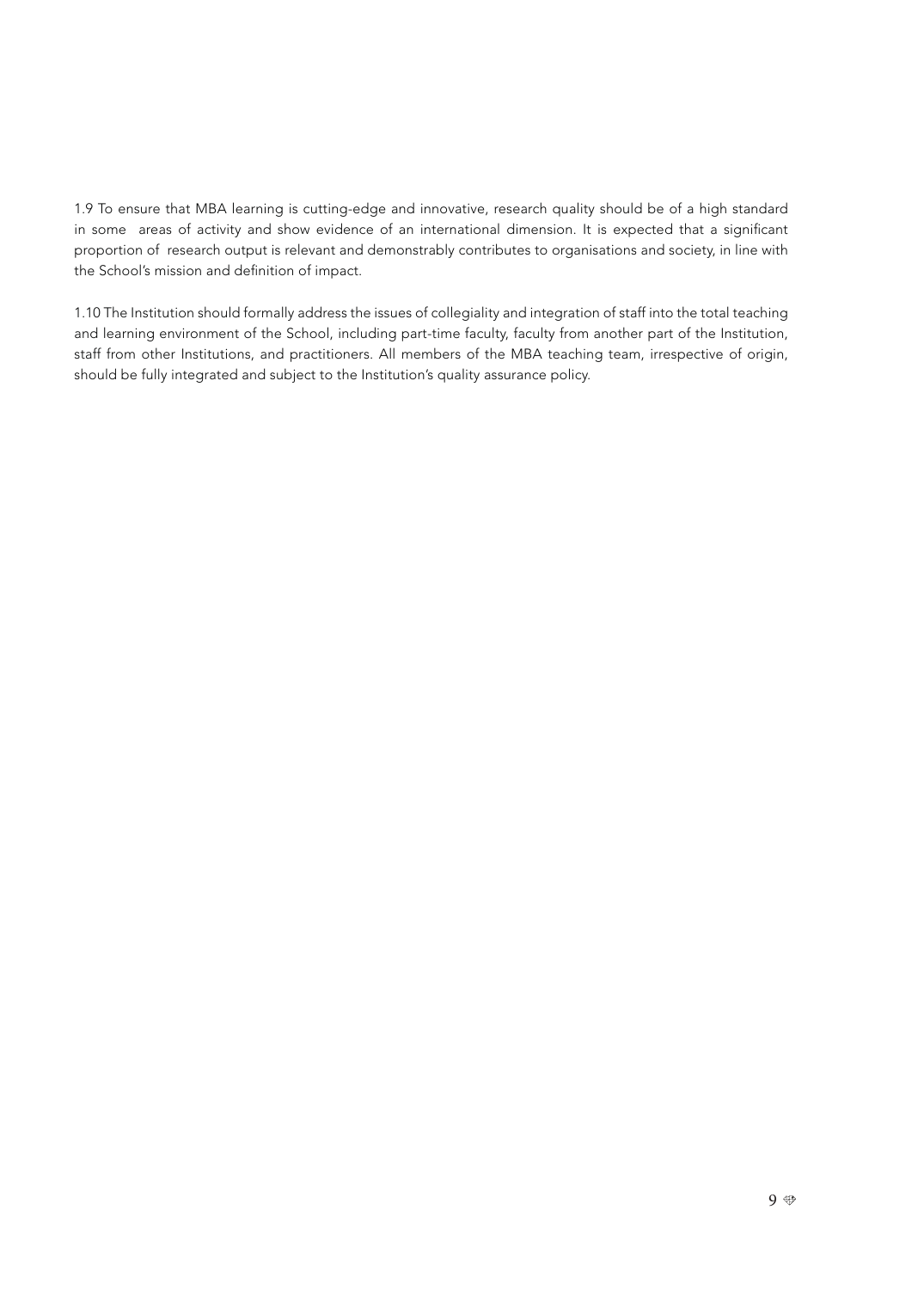#### **The Student Cohort Experience**

he MBA is designed to be a postgraduate, post-experience qualification for high-potential leaders to learn in a highly interactive environment. The admissions process should be rigorous in ensuring that an appropriate, sustainable and diverse intake is recruited and maintained.

2.1 There should be an expectation on the part of the provider that the student will be able to fulfil the objectives of the programme and achieve the standard required for the award of the qualification. Evidence will be required to show rigour in procedures and standards for admission, for example, standard testing and interviewing. Interviews are expected to form an important component of the admissions process.

2.2 The MBA is intended for a wide variety of able candidates – primarily graduates from any discipline and/or holders of an equivalent professional qualification. Less commonly, mature and experienced managers with the potential to meet the learning requirements of the MBA may also be considered as candidates.

2.3 Students are expected to have a minimum of three years' appropriate and relevant postgraduate work experience on entry to a programme, and the student body as a whole should average at least five years of such experience.

2.4 Evidence of language proficiency will be required to a suitable standard for master's-level learning and for meaningful student interaction. Where teaching is in English, standardised evaluation of students for whom English is not a first language will be expected.

2.5 To maximise the learning experience, cohesion and integrity of student learning groups is a key component of the MBA, wherever possible. As such, admission with credit, advanced standing and/or exemptions in any form is not encouraged, and, exceptionally, should be limited to no more than 20% of the course of study. This can be increased to 33% for students from an accredited MBM programme. Additionally, no more than 20% of a student intake may be admitted with any level of credit, advanced standing and/or exemptions. Where credit, advanced standing and/or exemptions are awarded, the Institution should be able to demonstrate that any learning undertaken prior to enrolment on an MBA programme, either within the Institution or elsewhere, is at master's level and is comparable to that offered to students admitted directly onto the programme. Any prior learning for which credit, advanced standing and/or exemptions are awarded should have been acquired no more than five years before enrolment to an MBA programme.

2.6 To achieve adequate group interaction and diversity, the expected intake on each accredited programme would be a distinct learning group of at least 20 students. Due regard will be given to the following factors: the need for a critical mass of participants; geographical factors which may serve to constrain a local market; and the combination of intakes from different entry points (carousel) and modes of delivery – providing that student group cohesion and integrity is maintained and managed within reasonable limits above the 20 minimum threshold in each core class.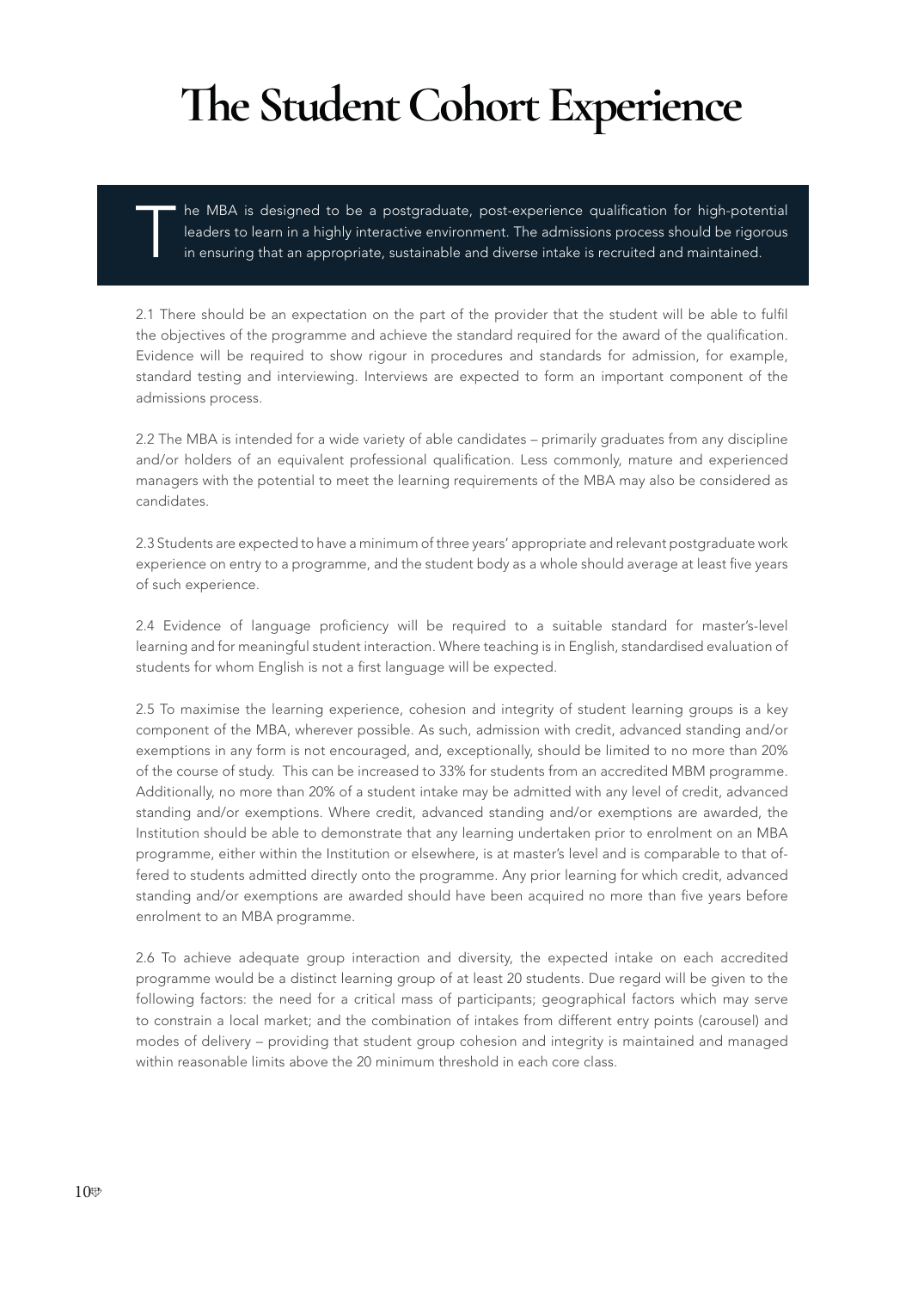2.7 In order to promote mutual learning among peers, students should be selected on the basis of the contribution they may be expected to make to a cohort, as well as the benefit they may gain. Given the important role members of the cohort play in enriching the learning process, student diversity across a range of metrics (such as ethnicity, gender, disability, academic and work background) is essential.

2.8 In order to ensure programme diversity and sustainability, intakes and student groups should be internationally diverse and balanced where possible. This is especially important for full-time programmes where the international experience offered by the MBA is an industry standard.

2.9 To ensure programme diversity and reflection of the real-world working environment, individual MBA intakes should be gender diverse and balanced where possible.

2.10 Much of the learning in an MBA is expected to take place between members of the learning group; therefore, opportunities for collaborative learning should be provided. Such interaction can be face-to-face and/or through the application of a virtual learning environment, as long as this encourages and supports substantial synchronous interaction.

2.11 Single company and consortia MBA programmes should ensure that final decisions on admissions, student progress, curriculum, assessment, and award of the MBA remain under the control of the Institution. Since a major source of learning flows from the interaction between managers from a variety of backgrounds, it is essential that the profile of the student intake conforms to criterion 2.7.

2.12 Mechanisms should be in place to ensure that students, especially international students, receive adequate pastoral care and support throughout their course of study. The Institution should also have a formal policy to support students with disabilities. All student policies should be clearly articulated.

2.13 The Institution should provide adequate protection for students and staff from sexually or racially motivated assault, harassment, and discrimination. The institution should have a formal policy which makes clear their duty to protect students and staff as well as a fair, clear and accessible procedure for receiving complaints and disclosures which provides equal rights to all parties involved. Institutions should ensure those involved in any investigatory process have access to appropriate and effective support. Data on complaints should be centrally recorded, analysed and reported on, at the very least within the Institution. All such policies should be clearly articulated.

2.14 Where students have been away from formal education for an extended period of time, explicit help in learning skills should be provided.

2.15 Mechanisms should exist to ensure sufficient feedback and response to students' reactions to course delivery and content on the MBA.

2.16 It is expected that all programmes will contain some element of support through an online platform which students can access off campus and out of hours.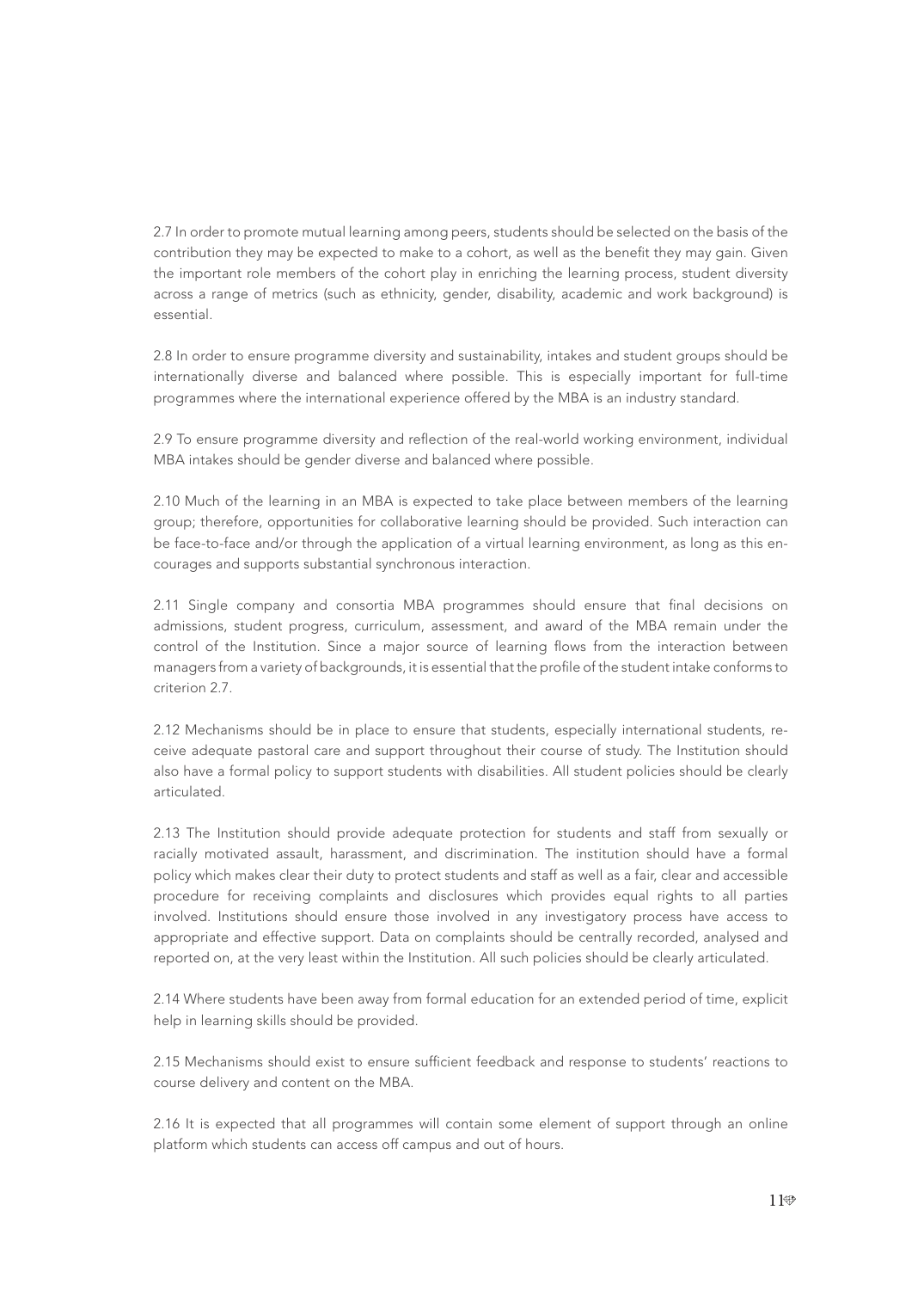### **MBA Design, Curriculum & Assessment**

The MBA should be designed to represent best practice in management education, taking<br>into account both market trends and societal aspirations. It should have clearly articulated<br>learning outcomes which can be measured and into account both market trends and societal aspirations. It should have clearly articulated learning outcomes which can be measured and mapped through to course learning outcomes and assessment, a curriculum that is comprehensive and integrative, and an assessment strategy that is robust, varied and which adheres to standards that are consistently applied at the master's level.

3.1 Sustainable academic leadership is essential for a high-quality MBA, regardless of the primary faculty teaching model. There should be clearly defined roles relating to the academic leadership and administrative responsibilities for an Institution's MBA programmes, with individuals identified for each. Those assigned roles of academic leadership should be credible and committed to the programme.

3.2 The Institution should be able to demonstrate a level and quality of professional leadership and support appropriate to the size of the MBA provision.

3.3 MBA programmes should be regularly reviewed to ensure that they continue to meet the needs of the market, taking input from all stakeholders into account. The design and content of the programme should embrace a range of relevant theory firmly linked to the interconnected world of sustainable leadership, business and management. Formal programme re-design is expected to take place on a cycle of approximately every five years, based on a re-evaluation of the currency and achievement of learning outcomes.

3.4 Each individual MBA programme should have clearly stated aims, objectives and learning outcomes, which reflect the mission and strengths of the Institution. Learning outcomes should be clear and explicit in describing what participants are expected to know and be able to do as a result of the programme. They should make clear the ways in which the institution recognises and assesses intellectual, analytical, personal and enterprise qualities as well as the specific knowledge developed by the programme.

3.5 Learning outcomes should be mapped and measured against curriculum design and assessment, to ensure that the programme is cohesive and that all intended graduate outputs are achieved.

3.6 Evidence should be provided that the MBA programme enables its participants to build on their prior professional experience and academic background to acquire a broad base of management knowledge, skills and values that enables them to:

- Have a positive impact on themselves, organisations, and society (in the broadest sense), for the benefit of all stakeholders
- Understand and respond through sound business practices to the challenges facing the planet (environment, climate change, global warming, social cohesion)
- Lead themselves and others in the achievement of organisational goals within the context of sustainable development, contributing effectively to a diverse and inclusive team environment
- Think critically and make decisions with integrity based on complex information, understanding the overall impact of managerial decision-making
- Understand organisations and their stakeholders, and have an awareness of public policy and the regulatory environment
- Integrate functional knowledge and apply strategic management skills at a senior level in changing business environments
- 12 • Operate effectively and respectfully in cross-cultural settings
	- Enhance their careers and commitment to lifelong learning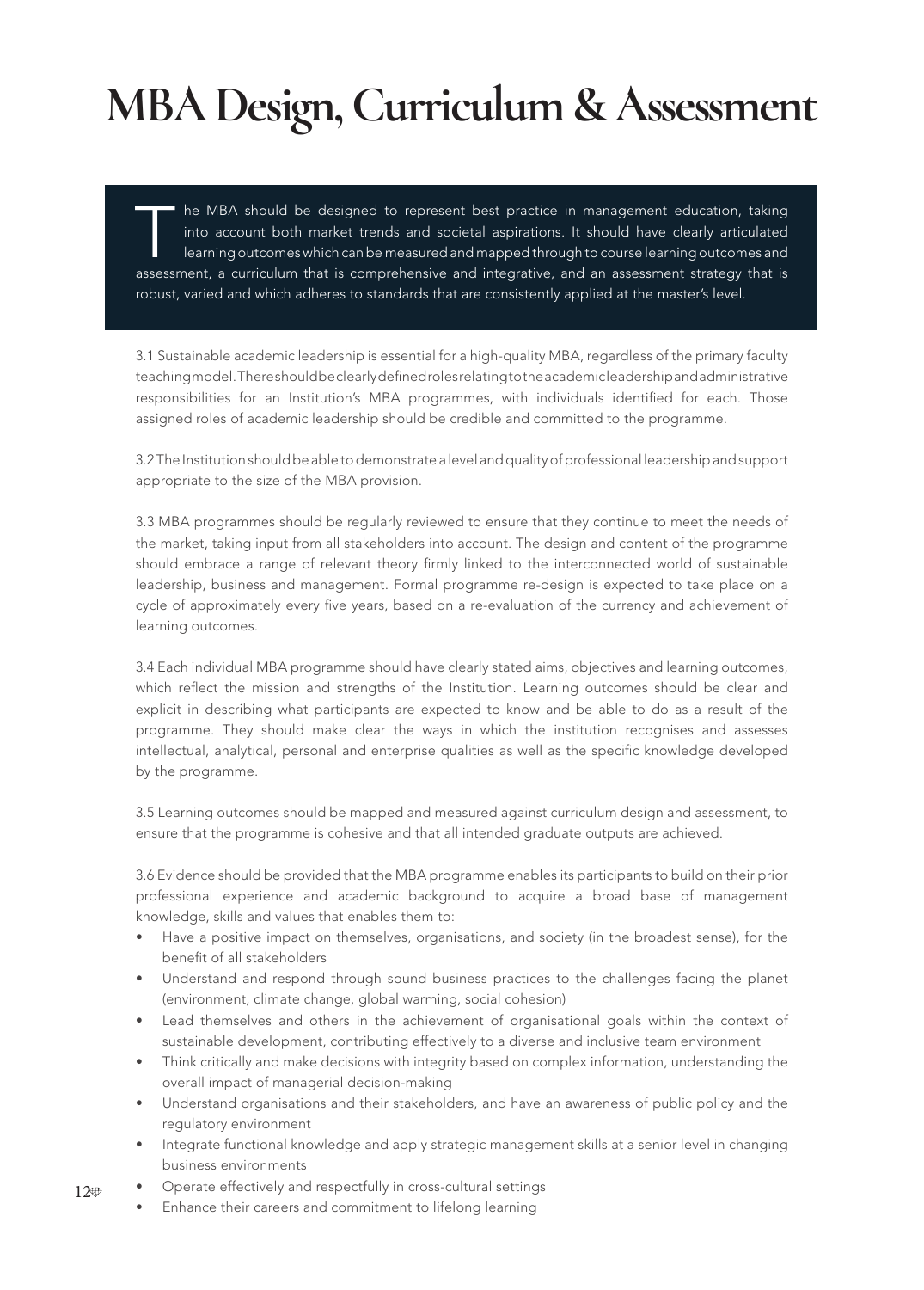3.7 An MBA is a master's-level programme of study and is postgraduate in nature. Institutions should be able to demonstrate that master's-level learning is achieved across the programme, which should be embedded in either national or international definitions. The design of an MBA programme is based on the use of participants' significant and relevant previous experience.

3.8 While all programmes should reflect the general character of the MBA, individual courses may be designed to meet the needs of a specific business function or sector. While it is encouraged that a programme includes some specialisation appropriate to the Institution's resources and strengths, the MBA should retain its generalist, broad character. Where an Institution offers the MBA designation for a programme which is recognisably functional, or specialist in nature, the Institution is expected to provide an explicit rationale for the MBA designation.

3.9 An MBA programme should encompass relevant knowledge and understanding of organisations, the external context in which they operate, their stakeholders, and how they are managed. While a specific module is not expected for each of the points listed below, all programmes s hould demonstrate that students acquire a significant understanding of the major areas of knowledge which underpin general management, including:

(i) the concepts, processes and Institutions in the production and marketing of goods and/or services, and the financing of business enterprise or other forms of organisation

(ii) the concepts and applications of accounting, of quantitative methods and analytics, and management information systems, including digital innovations;

(iii) organisation theory, behaviour, HRM issues and interpersonal communications;

(iv) the processes and problems of general management at the operational and strategic level;

(v) Macroeconomics and microeconomics;

(vi) business research methods and consultancy skills;

(vii) the impact of environmental forces on organisations, including ethical and social issues and risks as well as those associated with legal systems, policy. demographics and technological change;

(viii) explicit coverage of the ability to respond to and manage change;

(ix) business policy and strategy;

(x) leadership and entrepreneurship;

(xi) explicit coverage of the ability to respond to and manage issues of corporate social responsibility, sustainable development and societal wellbeing

(xii) an understanding of the impact of ethics and risk management on business decisions and performance, and on society as a whole;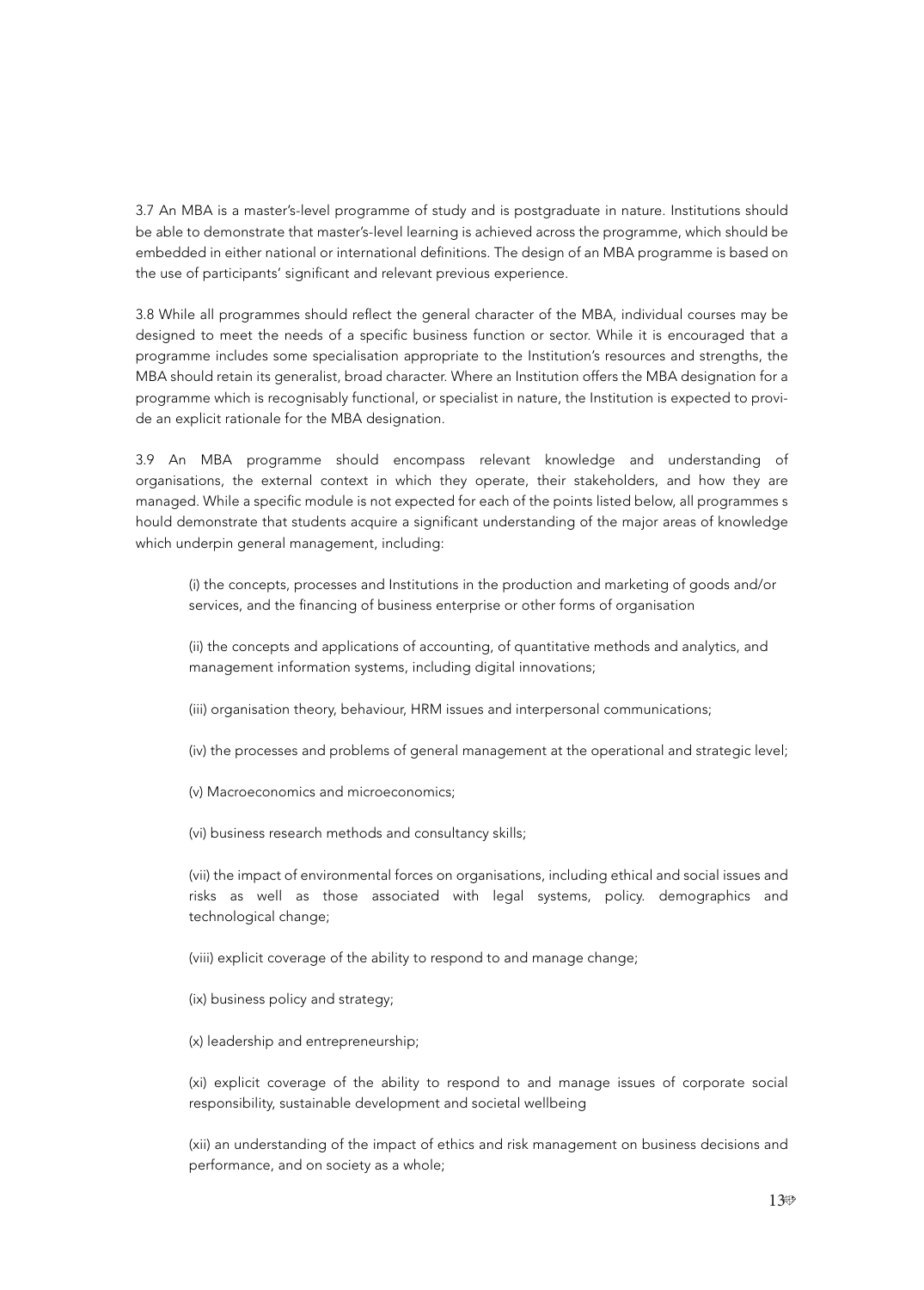(xiii) further contemporary and pervasive issues, such as creativity, enterprise, innovation, e-commerce, and knowledge management;

(xiv) the international dimension to the above, including political risk and contemporary processes of regionalisation, emerging markets, global governance and globalisation.

3.10 To ensure an international dimension to the programme, the curriculum should take care to incorporate an understanding of management styles and practices from different regions and cultures, and to include diversity in examples and/or case studies. Examples should encompass a range, from prevalent international business standards to local norms and expectations. International study opportunities are to be encouraged where they enhance the student learning experience.

3.11 An MBA should contain substantial evidence of programme integration, ideally at multiple points throughout the programme journey. In many cases, this is achieved primarily as an in-company project which demonstrates each individual student's ability to integrate the functional areas of management. Where included, such a project should be practically based and allow candidates to demonstrate an understanding of theory and its application at master's level. The expectations, learning outcomes and assessment criteria should be made explicit. Research and consultancy skills training should be provided in preparation for the above. Any other methods of integration are acceptable but evidence that such methods are effective and substantial is expected.

3.12 Evidence will be sought that programme design and review has incorporated an understanding of the balance between theory and practice, and between functional and integrative teaching.

3.13 Personal growth is an important element of an MBA and should be a key and integrated element of an accredited programme. The programme should be explicit about the means by which transferable management skills are developed throughout the programme. Such skills include, but are not restricted to: the ability to manage change and risk; communication; leadership; teamwork; dealing with ambiguity; negotiation; problem solving; critical thinking; and values.

3.14 Innovation in MBA programme design and delivery is strongly encouraged, particularly in the ways in which such developments enhance integration, sustainability, personal growth, and the sharing of experiences between students.

3.15 The key purpose of student assessment is to enable students to demonstrate that they have met the objectives and achieved the learning outcomes of the programme at the standard required for the award of an MBA degree. The assessment scheme should have detailed criteria and specify the range and relative weights of the various assessment methods used; it should be comprehensive and consistent across the various subject areas and underpinned by a suitable assessment strategy.

3.16 The assessment scheme should reflect the particular aims and characteristics of the course. A diverse approach to assessment methods is expected, and individual assessment should play a balanced role in any such scheme. The School should provide an explicit and convincing rationale when individual examinations are not used within the overall assessment strategy, since they are seen as valuable in testing intellectual rigour under controlled conditions. While innovation in assessment methods is encouraged, particularly where new teaching and learning methods are being used, detailed evaluation by the School of such innovations will be looked for.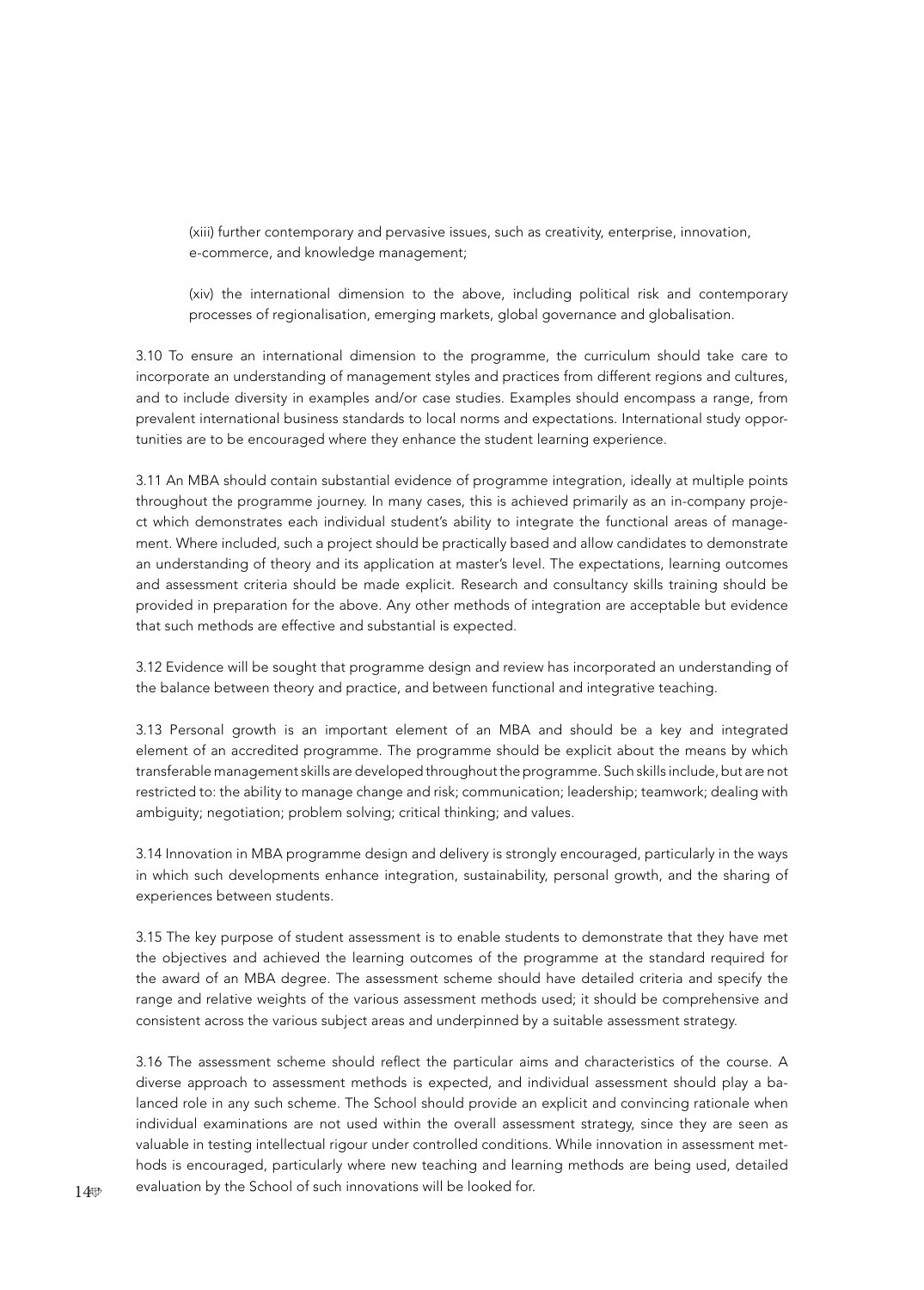3.17 Assessment should also be used to provide feedback to students in a consistent and timely manner and assist in subsequent individual and group learning.

3.18 Evidence is required that steps are taken to ensure that the individual's own work is being assessed, with an explicit policy with regards to plagiarism.

3.19 Assessment standards should be consistently reviewed and applied at master's level across the programme and the portfolio. This includes instances where delivery and assessment are undertaken at partner sites and on student exchanges.

3.20 The applied nature of much of the MBA demands a variety of teaching and learning methods, including lectures, seminars, workshops, action learning, reading, individual and group projects, distance learning, computer-based training and in-company training. Cooperation of employers is to be encouraged and it is expected that much of the learning will be practically based.

3.21 The duration of an MBA programme is expected to be equivalent to at least one year of full-time study and, typically, 18-36 months of part-time study. In all cases, a clear and managed progression rate needs to be maintained and an upper limit, in exceptional circumstances, of no more than seven years should be set. Where the duration of a programme is shorter than the prescribed range above, the School should provide clear rationale and evidence that the contact hours and learning effort set out in criterion 3.23 are met.

3.22 An MBA programme will correspond to the equivalent of at least 1,800 hours of learning effort, which should incorporate suitable time for faculty–student interaction (contact time), group work, individual reading and preparation, and reflection. The design of the programme should ensure that this can be achieved within the standard set duration, accounting for other responsibilities that students will have outside the study environment.

3.23 The total number of contact hours is expected to be at least 500. Contact hours are defined ascompulsory interaction between the learning group and faculty, which would be delivered entirely synchronously in traditional delivery modes. The minimum requirement for the synchronous elements in a programme is expected to be 120 hours, usually reserved for online delivery, which can include the use of demonstrably effective technologies that enable synchronous interaction between student learning groups and faculty. In all cases, the balance up to the minimum total of 500 contact hours should be delivered and should be composed of mandatory and interactive faculty-student group learning as well as mandatory, interactive and faculty-supervised peer-to-peer group learning. Demonstrable feedback loops should exist, delivering feedback from faculty and peers, respectively.

3.24 Acceptable delivery modes range across a spectrum, from traditional face-to-face programmes through to those which are fully online, with many blended variations in-between. Innovative approaches to design and delivery are welcomed if they enhance learning opportunities and can maintain the coherence and integrity of the course, while meeting the general standards outlined in this document.

15 should ensure that students receive an equivalent learning experience to that of students studying on a 3.25 Some programmes may be designed to deliver a significant part – or indeed all – of the learning experience online, ranging along a spectrum from offering one section or module of the course online, to 'blended learning', to fully online for the entire programme. In such cases, it is expected that all standards outlined in this document will continue to be met. Programmes delivered by such modes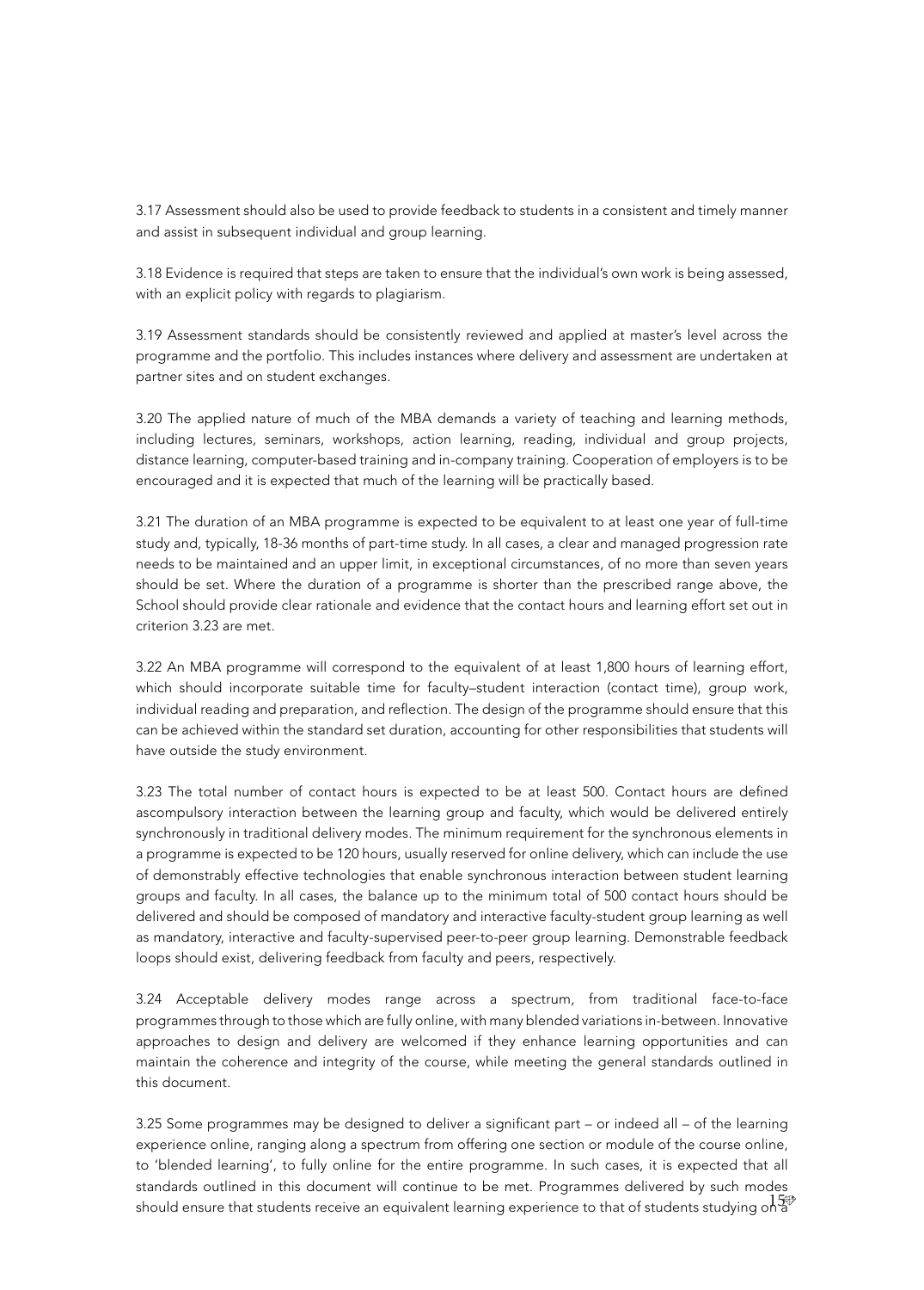face-to-face basis. Flexibility is an important feature but should not be to the detriment of the student peer-to-peer learning experience, which is a cornerstone of the MBA. Within this framework, the criteria may be adapted to account for a significant evolution in technology-assisted learning that may occur throughout the lifecycle of this document. Accreditation will therefore focus, in particular, on examining evidence that there is:

(i) a physical base from which the programme operates, which provides an effective logistical and administrative infrastructure that ensures that all participants engage with the programme as intended, that monitors this engagement, and that consistency is maintained year on year. This should also extend to include local teaching and support facilities, where appropriate;

(ii) a quality assurance system specifically designed to ensure the continued quality and currency of all staff, systems and teaching materials, with a systematic process of periodic quality review;

(iii) remote out-of-hours access for all students to the necessary study materials, library resources and software, with dedicated technical support available and readily accessible;

(iv) consistent and accessible academic leadership which provides cohesion for the programme underpinned by appropriate research and scholarly activity, and which has responsibility for the review of course content, delivery and academic standards;

(v) a tailored system of programme management and support, ensuring transparent coordination and regular communication between the various units involved in the delivery of the programme and the entire student journey;

(vi) a customised system for regular and responsive student engagement with the Institution, to include access to academic and support staff, student feedback and pastoral care;

(vii) a means to ensure that all students, including those studying online, receive appropriate career development opportunities, in addition to evidence that the development of transferable skills is addressed explicitly;

(viii) a transparent system to regularly monitor student interaction and progression on the programme, with effective means to remedy any issues that arise as a result of this monitoring;

(ix) a structured, effective and interactive platform to provide, encourage and monitor interaction within student peer groups and between the students and faculty/tutors both synchronously and asynchronously, across key elements of the course. This should provide an effective means for group work as well as an opportunity for networking and peer support;

(x) a robust and secure assessment system which guards against plagiarism, ensures the correct identity of submitted work, and allows for appropriate feedback to students, both formative and summative.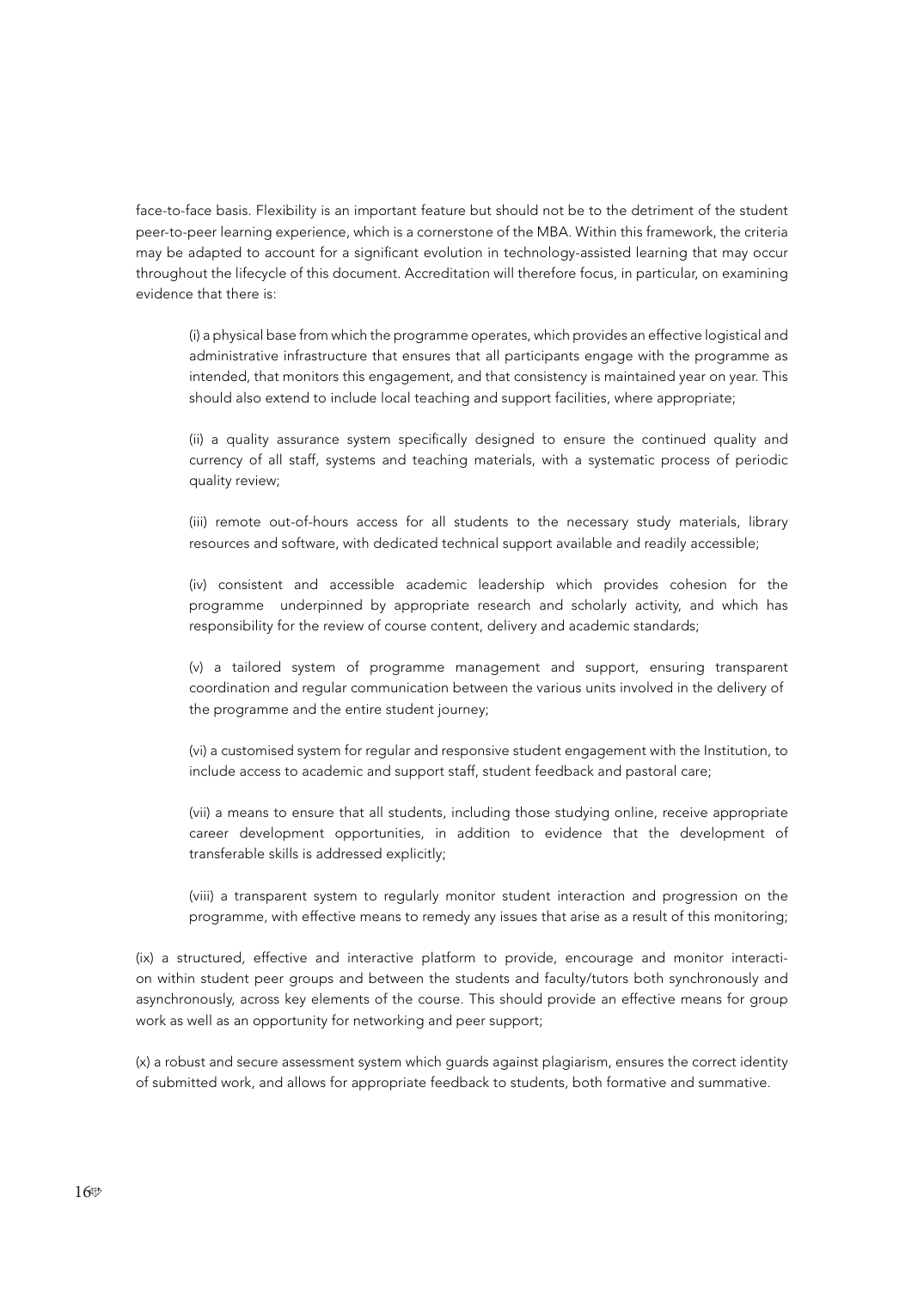#### **Impact**

 $\frac{1}{\sqrt{2}}$ mpact is a transversal principle that is an integral to all principles. Therefore, the Institution should articulate a clear definition of its desired impact, and have formulated a strategy, with clear milestones that are appropriately resourced, to achieve the desired impact. Furthermore, it should have authentic and measurable policies in place to analyse its impact. The Institution should demonstrate, in particular, how it (and its MBA portfolio) makes a positive contribution to the sustainable development of participants, organisations, its immediate ecosystem and wider society. MBA graduates should be able to demonstrate significant career enhancement as a result of their MBA and should be supported in their continual development by the Institution.

4.1 The Institution should have a clearly articulated definition of impact, with an authentic and measurable analysis of the way in which the Business School and its MBA portfolio make a positive contribution to the sustainable development of individuals, organisations, its immediate ecosystem and wider society.

4.2 It is expected that the School engages and maintains outreach activities that contribute to some, if not all, of the complex challenges the world is facing.

4.3 Faculty output should have a demonstrable impact on pedagogy and student learning which demonstrably contributes to MBA teaching. Furthermore, faculty members who teach on MBA programmes are expected to have a demonstrably current impactful engagement with academia, industry, government or civil society. It is expected that the School's research output is relevant and impactful, whether in terms of scholarly impact, teaching and learning impact, managerial or industry impact, policy impact, or societal impact. The output should be consistent with the School's mission and definition of impact. It is also expected that the School has measures in place to demonstrate this impact.

4.4 Learning outcomes should explicitly specify how the programme will prepare its participants not only for employability success but also for contributing to the sustainable development of organisations and wider society, and to responsible social engagement.

4.5 The curriculum is expected to explicitly address and cover issues around responsible management, how and why businesses should be a force for positive change, sustainable development, and societal wellbeing. These issues are expected to be integrated in both disciplinary and interdisciplinary courses on the one hand, and in leadership and personal leadership development courses on the other.

4.6 The Institution should have appropriate mechanisms to regularly review the long-term success and impact of graduates, and to evaluate the currency and achievement of programme learning outcomes.

4.7 An accredited MBA should be able to provide evidence of significant impact and return on investment for its graduates and other stakeholders. When assessing the overall quality of the programme, consideration will be given to the value added by the MBA programme to work experience and career development. The views and experiences of appropriate alumni, employers and sponsors will also be sought. The transfer of learning from the programme to the place of work will be evaluated, and evidence that these outcomes are being met by graduates in the workplace is expected. An inclusive view of the measurement and articulation of impact and the return on investment of the MBA is encouraged, taking into account factors that include contribution to society and value creation.